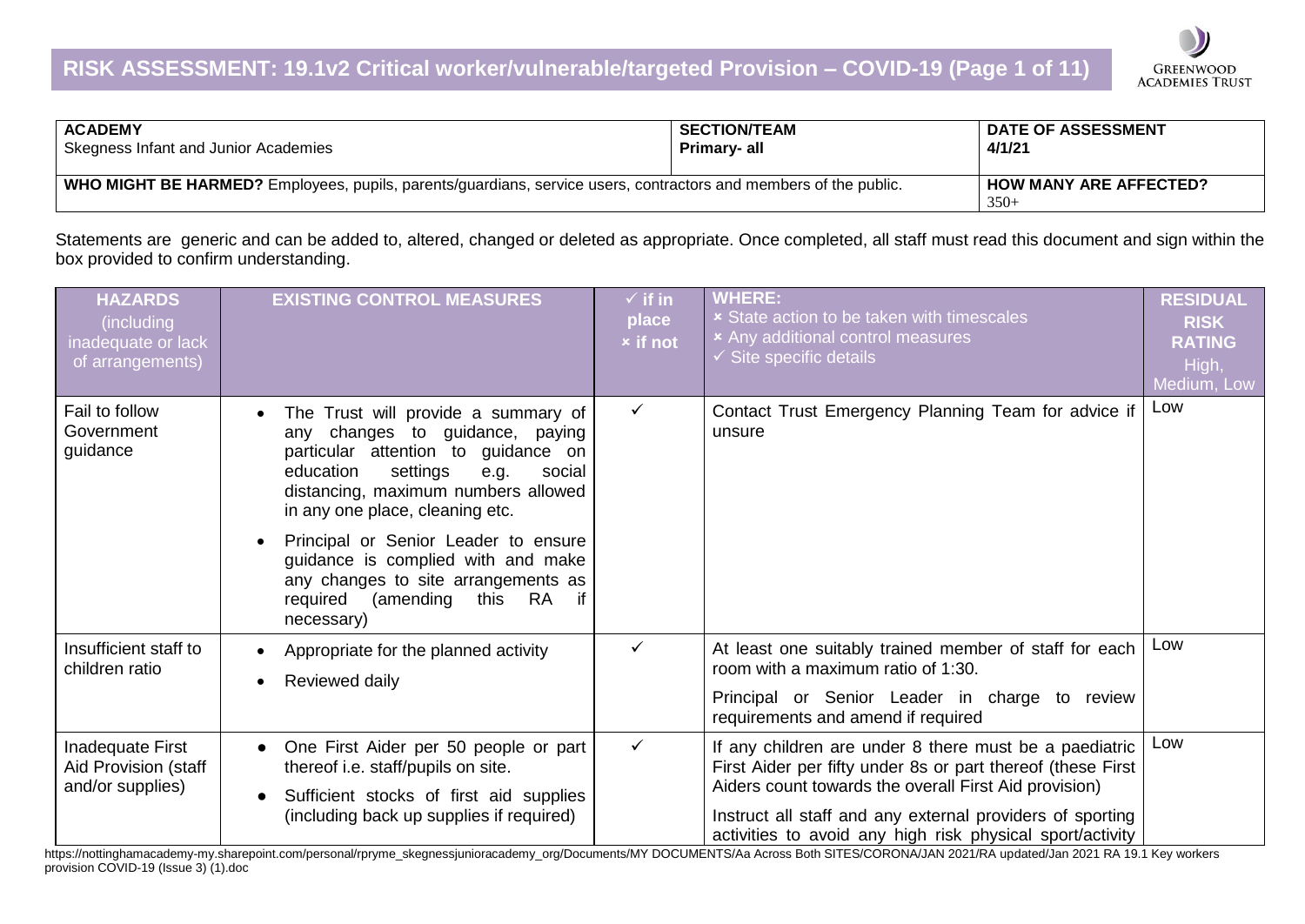# **RISK ASSESSMENT 19.1v2: Key Workers Provision (Page 2 of 12)**



| <b>HAZARDS</b><br>(including<br>inadequate or lack<br>of arrangements) | <b>EXISTING CONTROL MEASURES</b>                                                  | $\checkmark$ if in<br>place<br><b>x</b> if not | <b>WHERE:</b><br><b>x</b> State action to be taken with timescales<br><b>*</b> Any additional control measures<br>$\checkmark$ Site specific details                                                                    | <b>RESIDUAL</b><br><b>RISK</b><br><b>RATING</b><br>High,<br>Medium, Low |
|------------------------------------------------------------------------|-----------------------------------------------------------------------------------|------------------------------------------------|-------------------------------------------------------------------------------------------------------------------------------------------------------------------------------------------------------------------------|-------------------------------------------------------------------------|
|                                                                        |                                                                                   |                                                | e.g. trampoline, to reduce the risk of accidents                                                                                                                                                                        |                                                                         |
|                                                                        |                                                                                   |                                                | It may be possible to obtain additional supplies from<br>other Trust sites if unable to obtain from usual<br>suppliers. Contact Central Team if unable to make<br>contact with other academies                          |                                                                         |
|                                                                        |                                                                                   |                                                | Consider online video training to rapidly increase<br>number of First Aid trained staff (including paediatric) if<br>insufficient staff available (check with other academies<br>first)                                 |                                                                         |
| <b>First Aiders</b><br>exposed to virus                                | Follow Government guidance here                                                   | $\checkmark$                                   | Ensure suitable and sufficient PPE is available and that<br>all First Aiders have been trained to use it                                                                                                                |                                                                         |
|                                                                        |                                                                                   |                                                | As a minimum disposable gloves and fluid repellent<br>surgical face mask is recommended and, if available,<br>disposable plastic apron and disposable eye protection<br>(such as face visor or goggles) should be worn. |                                                                         |
|                                                                        |                                                                                   |                                                | Use defibrillator or CPR if dealing with cardiac arrest.<br>Do not use mouth to mouth.                                                                                                                                  |                                                                         |
|                                                                        |                                                                                   |                                                | Wash hands thoroughly with soap and water before<br>putting on and after taking off PPE, following relevant<br><b>SSWs</b>                                                                                              |                                                                         |
| Insufficient staff for<br>vulnerable children                          | Match staffing appropriately<br>$\bullet$                                         | ✓                                              | Ensure that ratios are increased if a care plan or other<br>document indicates that a child needs additional<br>support.                                                                                                | Low                                                                     |
| No arrangements<br>in place for children                               | Data sheet for each child with specific<br>needs - sign all medication in and out | $\checkmark$                                   | Ensure data sheets are provided for all children<br>(including those from other Trust academies)                                                                                                                        | Low                                                                     |
| with specific<br>medical needs                                         | Ensure all medication administered is<br>recorded with 2 staff present following  |                                                | Ensure sufficient staff<br>in<br>place to<br>manage<br>administration of medicine                                                                                                                                       |                                                                         |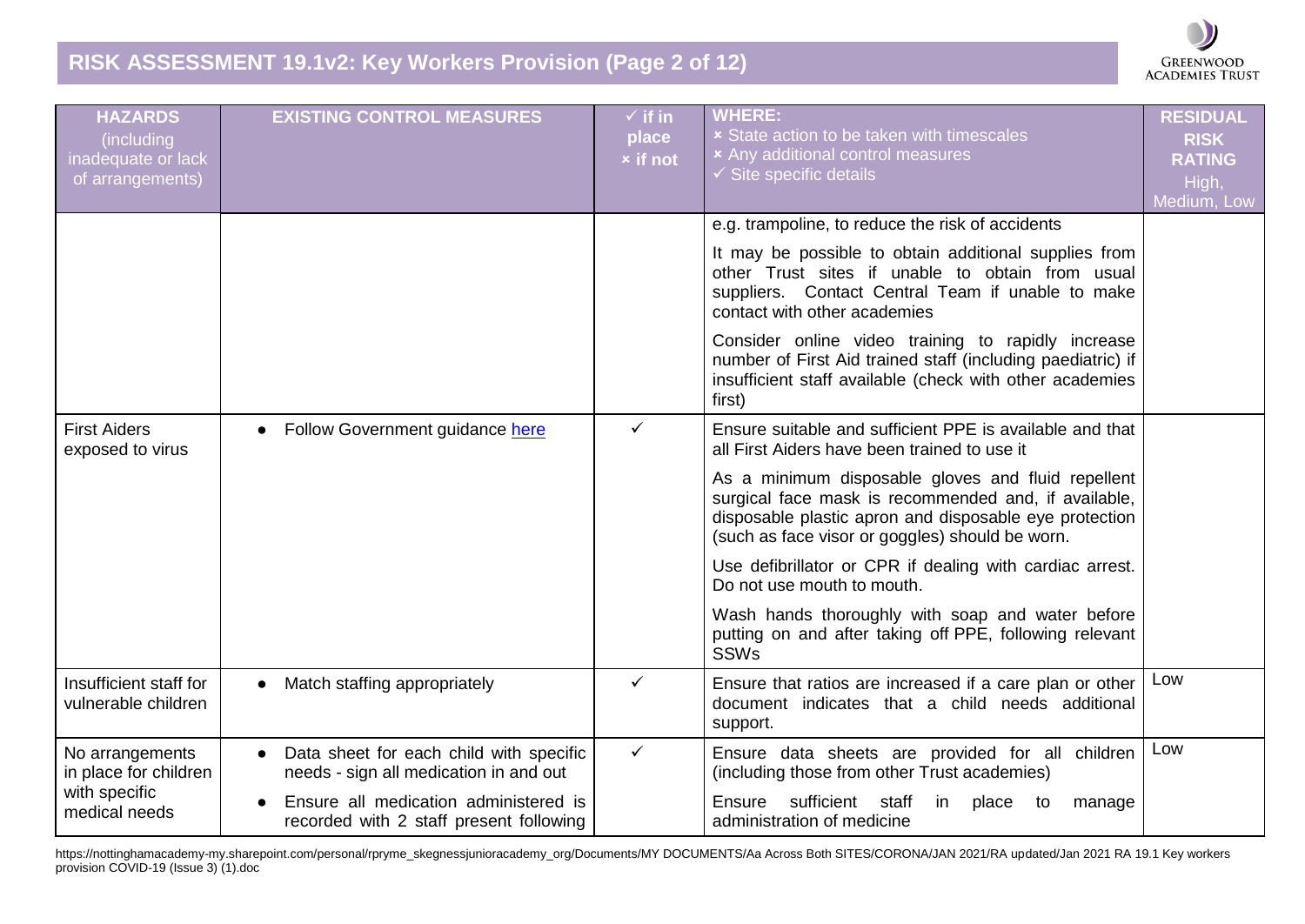# **RISK ASSESSMENT 19.1v2: Key Workers Provision (Page 3 of 12)**



| <b>HAZARDS</b><br>(including<br>inadequate or lack<br>of arrangements)                                                                                                                                                                           | <b>EXISTING CONTROL MEASURES</b>                                                                                                                                                                                                                                                                                                                                                                                                                                    | $\checkmark$ if in<br>place<br><b>x</b> if not | <b>WHERE:</b><br><b>x</b> State action to be taken with timescales<br>× Any additional control measures<br>$\checkmark$ Site specific details                                                                                                                                                                                                                                                                                                              | <b>RESIDUAL</b><br><b>RISK</b><br><b>RATING</b><br>High,<br>Medium, Low |
|--------------------------------------------------------------------------------------------------------------------------------------------------------------------------------------------------------------------------------------------------|---------------------------------------------------------------------------------------------------------------------------------------------------------------------------------------------------------------------------------------------------------------------------------------------------------------------------------------------------------------------------------------------------------------------------------------------------------------------|------------------------------------------------|------------------------------------------------------------------------------------------------------------------------------------------------------------------------------------------------------------------------------------------------------------------------------------------------------------------------------------------------------------------------------------------------------------------------------------------------------------|-------------------------------------------------------------------------|
|                                                                                                                                                                                                                                                  | standard Trust guidance<br>First aider is on site                                                                                                                                                                                                                                                                                                                                                                                                                   |                                                | Ensure First Aider ratio is compliant (including<br>paediatric First Aiders for under 8s)<br>Child specific medical needs Epipens, inhalers etc. in<br>place including emergency items if child has forgotten<br>to bring theirs<br>First aider requirements are checked on a daily basis<br>using the staff rota on Regional Cluster COVID 19 in<br>TEAMs. Discussed at morning and afternoon TEAMs<br>meeting to ensure sufficient provision is in place |                                                                         |
| Site not suitable for<br>age group<br>Secondary schools<br>are not designed<br>for primary age<br>children especially<br>reception and<br>infants e.g. no<br>finger trap guards,<br>adult height toilets,<br>wash basins,<br>chairs, tables etc. | <b>Classroom Activities in Primary Schools</b><br>$\bullet$<br>RA completed where facilities for<br>primary school children are provided in<br>a secondary school<br>Additional supervision for primary age<br>$\bullet$<br>pupils when moving through site<br>Additional help for younger children if<br>$\bullet$<br>using standard height toilets and wash<br>basins<br>Additional help for younger children if<br>using standard height tables and/or<br>chairs | $\checkmark$                                   | RA completed prior to primary school pupils using site<br>Supervision ratios reviewed and adjusted as and when<br>required<br>Ensure hold back devices on doors (where fitted) are<br>engaged<br>Provide step stool for younger children to use adult<br>height toilet and wash basin or provide physical support<br>(taking into account any safeguarding issues)                                                                                         | Low                                                                     |
| No or insufficient<br>emergency<br>contacts for<br>children                                                                                                                                                                                      | Verify details on day 1 (as may be<br>different to usual)<br>Explain call may come from a school<br>mobile or landline so that the contact<br>answers call                                                                                                                                                                                                                                                                                                          | $\checkmark$                                   | Ensure at least three emergency contacts are provided<br>Ensure alternative methods of communication are<br>available e.g. mobile, landline, email                                                                                                                                                                                                                                                                                                         | Low                                                                     |
| Social distancing                                                                                                                                                                                                                                | Visitors to school to be kept to absolute<br>$\bullet$                                                                                                                                                                                                                                                                                                                                                                                                              | $\checkmark$                                   | Place sign on entrance door reminding visitors of social                                                                                                                                                                                                                                                                                                                                                                                                   | Low                                                                     |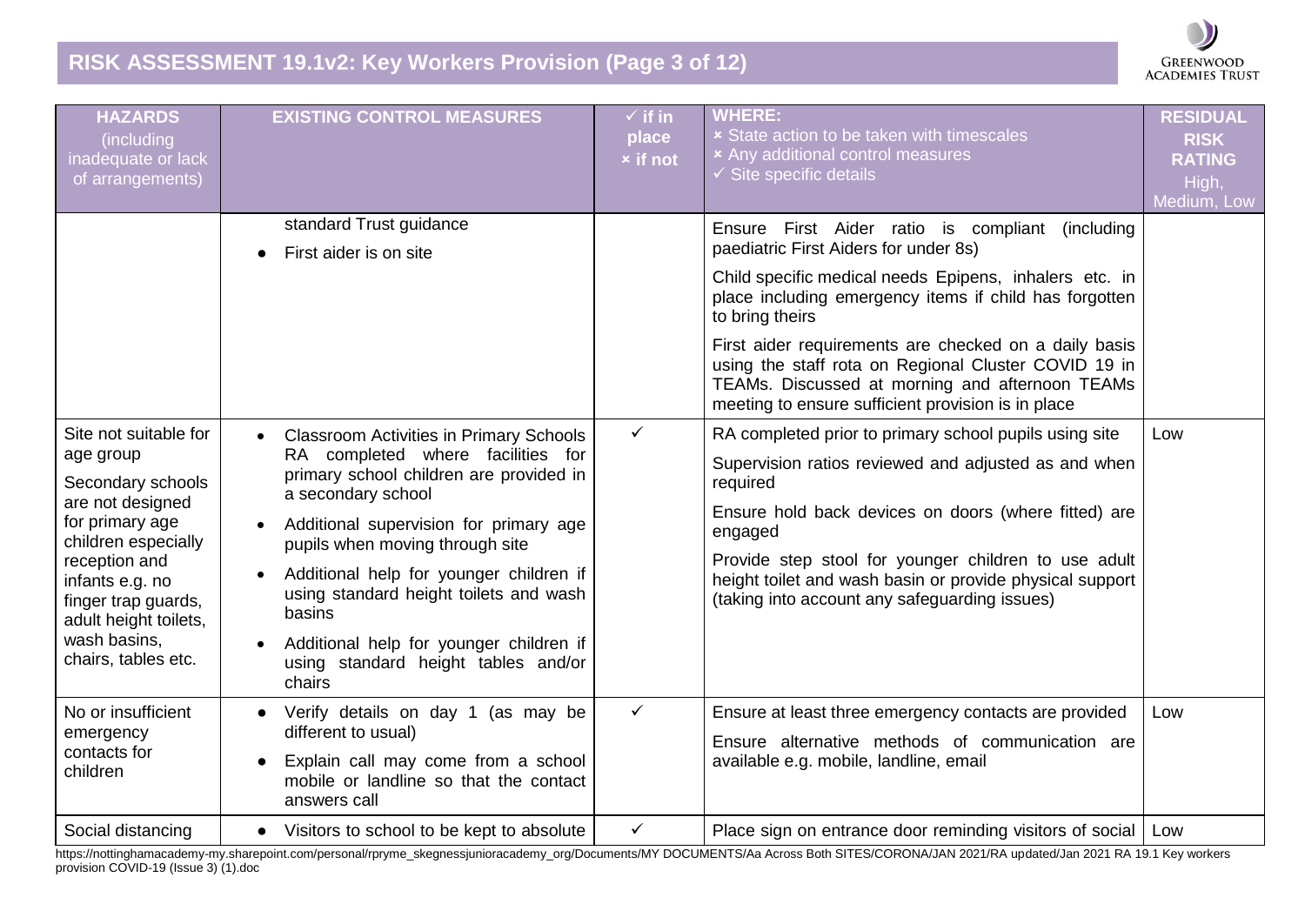# **RISK ASSESSMENT 19.1v2: Key Workers Provision (Page 4 of 12)**



| <b>HAZARDS</b><br>(including<br>inadequate or lack<br>of arrangements) | <b>EXISTING CONTROL MEASURES</b>                                                                                                                                                                                                                                                                                                                                                                            | $\checkmark$ if in<br>place<br><b>x</b> if not | <b>WHERE:</b><br><b>x</b> State action to be taken with timescales<br><b>*</b> Any additional control measures<br>$\checkmark$ Site specific details                                                                                                                                                                                                                                                                                                                                                                                                                                                                                                                                                                                                                                                                                                                                                                                                                                                                                                                                                                                                                                                                                                                                                                                                                                                                                  | <b>RESIDUAL</b><br><b>RISK</b><br><b>RATING</b><br>High,<br>Medium, Low |
|------------------------------------------------------------------------|-------------------------------------------------------------------------------------------------------------------------------------------------------------------------------------------------------------------------------------------------------------------------------------------------------------------------------------------------------------------------------------------------------------|------------------------------------------------|---------------------------------------------------------------------------------------------------------------------------------------------------------------------------------------------------------------------------------------------------------------------------------------------------------------------------------------------------------------------------------------------------------------------------------------------------------------------------------------------------------------------------------------------------------------------------------------------------------------------------------------------------------------------------------------------------------------------------------------------------------------------------------------------------------------------------------------------------------------------------------------------------------------------------------------------------------------------------------------------------------------------------------------------------------------------------------------------------------------------------------------------------------------------------------------------------------------------------------------------------------------------------------------------------------------------------------------------------------------------------------------------------------------------------------------|-------------------------------------------------------------------------|
|                                                                        | minimum<br>Double spacing in classrooms<br>Outdoors as much as possible<br>No more than 13 people in a standard<br>junior or secondary classroom (55m <sup>2</sup> ).<br>No more than 15 people in a standard<br>reception or infants classroom (62m <sup>2</sup> ).<br>The above figures include one member<br>of staff. DfE BB103 minimum sizes<br>used for rooms<br>Adhere to government guidelines here |                                                | distancing requirements and not to enter the school.<br>Provide contact number for queries.<br>Keep all entrance doors secured but ensure they can<br>be opened in an emergency i.e. by automatic release,<br>push pad/bar or thumb turn. Under no circumstances<br>should doors be locked with a key, digital lock etc.<br>whilst the school is occupied<br>Visitors to remain outside or in reception area if weather<br>is inclement. Ensure social distancing at all times.<br>Deliveries - Ensure social distancing guidance is<br>adhered to. For example delivery personnel buzz<br>intercom, leave package in sight, and step 2 metres<br>away. There should be no expectation for the need to<br>sign paperwork.<br>All deliveries to go to SIA to be distributed from there.<br>Minimum of 2 mtrs in all directions between people e.g.<br>between children and between children and staff<br>Maintain distancing when moving through the building<br>or when outdoors<br>Minimum allowance per person = $4m^2$<br>Keep rooms well ventilated and open windows as much<br>as possible for example when children are outside or on<br>a break use the time to open all windows to ventilate.<br>Capacities should be reduced for smaller rooms and<br>may be increased for larger rooms taking into account<br>suitable staff to pupil ratios and current guidance re<br>large gatherings (see government website for latest |                                                                         |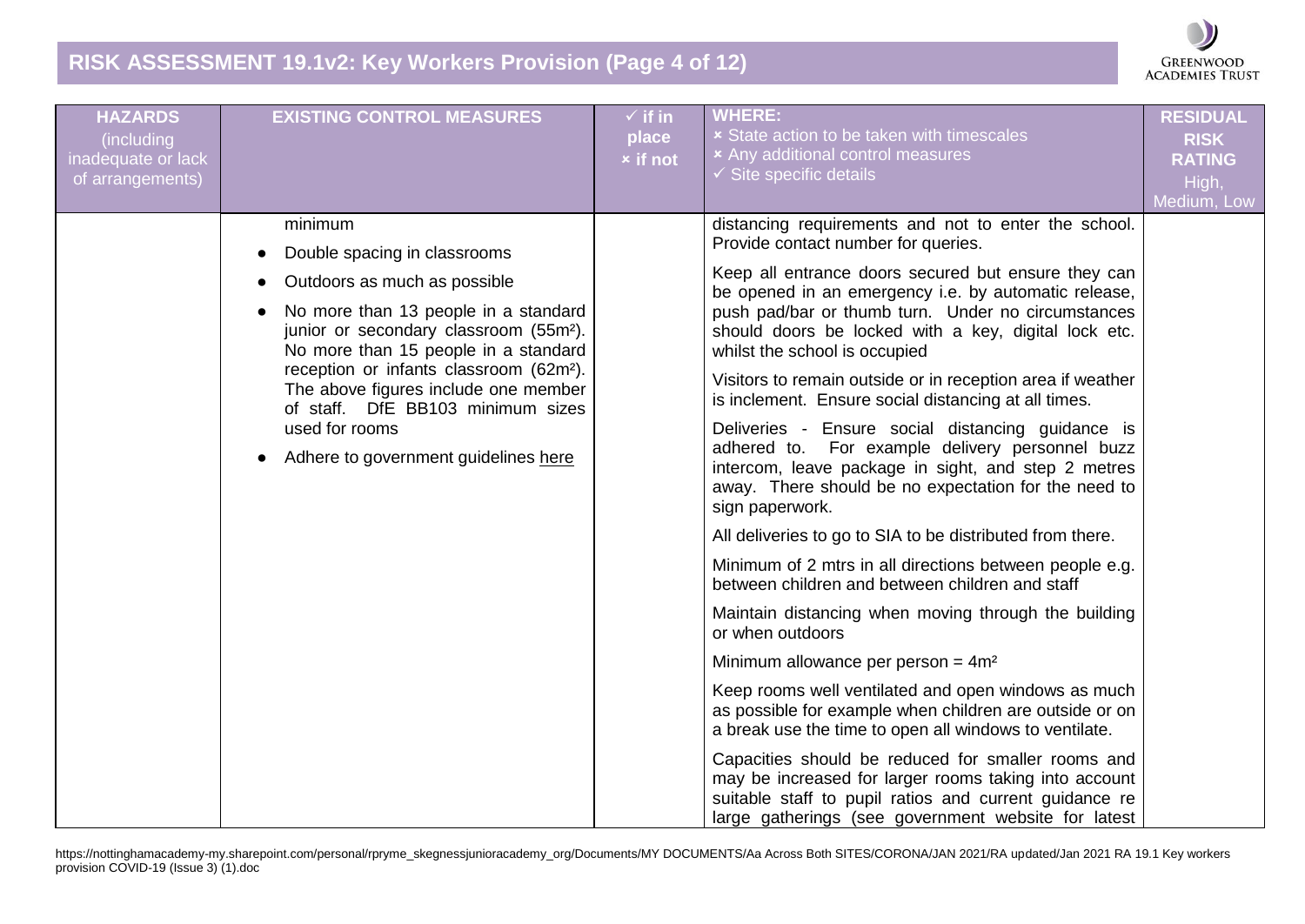# **RISK ASSESSMENT 19.1v2: Key Workers Provision (Page 5 of 12)**



| <b>HAZARDS</b><br>(including<br>inadequate or lack<br>of arrangements)       | <b>EXISTING CONTROL MEASURES</b>                                                                                                                                           | $\checkmark$ if in<br>place<br><b>x</b> if not | <b>WHERE:</b><br><b>x</b> State action to be taken with timescales<br><b>*</b> Any additional control measures<br>$\checkmark$ Site specific details                                                                                                                                                                                                                                                                                                                            | <b>RESIDUAL</b><br><b>RISK</b><br><b>RATING</b><br>High,<br>Medium, Low |
|------------------------------------------------------------------------------|----------------------------------------------------------------------------------------------------------------------------------------------------------------------------|------------------------------------------------|---------------------------------------------------------------------------------------------------------------------------------------------------------------------------------------------------------------------------------------------------------------------------------------------------------------------------------------------------------------------------------------------------------------------------------------------------------------------------------|-------------------------------------------------------------------------|
|                                                                              |                                                                                                                                                                            |                                                | guidance)                                                                                                                                                                                                                                                                                                                                                                                                                                                                       |                                                                         |
|                                                                              |                                                                                                                                                                            |                                                | No team sports or other activities where there is the<br>potential for close contact.                                                                                                                                                                                                                                                                                                                                                                                           |                                                                         |
| Key worker<br>provision -<br>consumption of                                  | To reduce the risk of larger gatherings,<br>the amount of cleaning required and to<br>that multi-purpose<br>ensure<br>dining                                               | $\checkmark$                                   | At SJA meals to be brought to the room by a member of<br>staff supervising the pupils to reduce the number of<br>people moving through the building                                                                                                                                                                                                                                                                                                                             | Low                                                                     |
| meals by staff and<br>pupils                                                 | facilities are available for physical<br>exercise, meals should be consumed in<br>the rooms where the provision is taking<br>place and not in dining halls                 |                                                | At SIA meals will be eaten in the hall following social<br>distance guidance and being placed in designated<br>areas.                                                                                                                                                                                                                                                                                                                                                           |                                                                         |
| Person exhibits                                                              | Follow government guidance:                                                                                                                                                | $\checkmark$                                   | Management of persons who have symptoms of CV19                                                                                                                                                                                                                                                                                                                                                                                                                                 |                                                                         |
| signs of having<br>coronavirus (CV19)<br>infection i.e.<br>• new, continuous | If anyone becomes unwell with a new,<br>$\bullet$<br>continuous<br>cough<br>high<br>or<br>a<br>temperature in an education setting<br>they should be sent home and advised |                                                | If anyone becomes unwell with a new, continuous<br>cough or a high temperature in an education setting<br>they should be sent home and advised to follow the<br>staying at home guidance.                                                                                                                                                                                                                                                                                       |                                                                         |
| cough and/or<br>• high temperature                                           | to follow the staying at home guidance.<br>Maintain social distancing unless the<br>person requires immediate help to<br>prevent injury                                    |                                                | If a child is awaiting collection, they should be moved, if<br>possible and if appropriate, to a room where they can<br>be isolated behind a closed door. Settings should be<br>mindful of individual children's needs - for example it<br>would not be appropriate for younger children to be<br>alone without adult supervision. Ideally, a window<br>should be opened for ventilation. If it is not possible to<br>isolate them, ensure that social distancing is maintained |                                                                         |
|                                                                              |                                                                                                                                                                            |                                                | Staff who cannot go home immediately e.g. because<br>they are waiting for a lift, should isolate themselves                                                                                                                                                                                                                                                                                                                                                                     |                                                                         |
|                                                                              |                                                                                                                                                                            |                                                | If a potentially infected person needs to go to the toilet<br>while waiting to be collected, they should use a<br>separate toilet.                                                                                                                                                                                                                                                                                                                                              |                                                                         |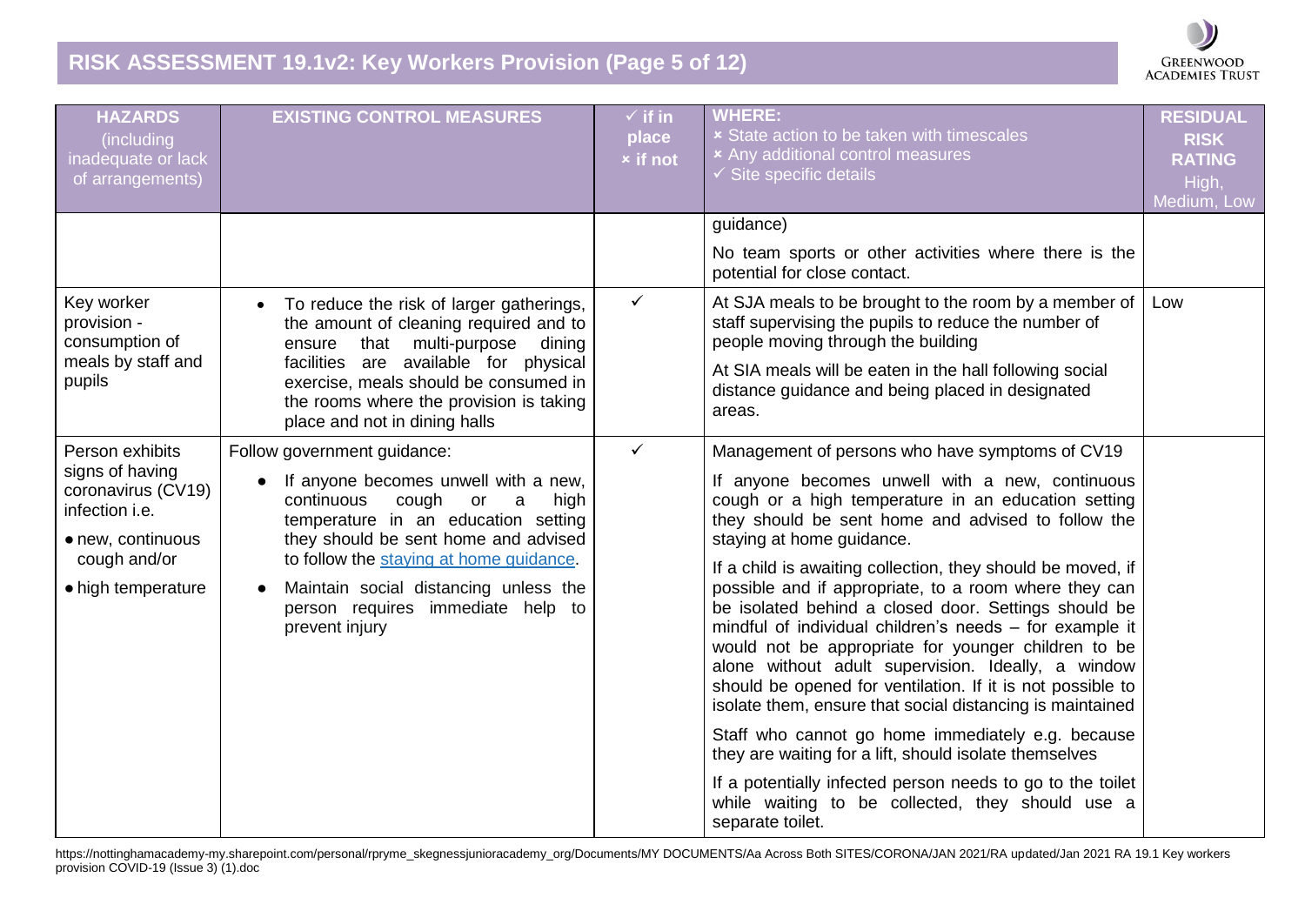### **RISK ASSESSMENT 19.1v2: Key Workers Provision (Page 6 of 12)**



| <b>HAZARDS</b><br>(including<br>inadequate or lack<br>of arrangements) | <b>EXISTING CONTROL MEASURES</b>                  | $\checkmark$ if in<br>place<br><b>x</b> if not | <b>WHERE:</b><br><b>× State action to be taken with timescales</b><br>× Any additional control measures<br>$\checkmark$ Site specific details                                                                                                                                                                                                    | <b>RESIDUAL</b><br><b>RISK</b><br><b>RATING</b><br>High,<br>Medium, Low |
|------------------------------------------------------------------------|---------------------------------------------------|------------------------------------------------|--------------------------------------------------------------------------------------------------------------------------------------------------------------------------------------------------------------------------------------------------------------------------------------------------------------------------------------------------|-------------------------------------------------------------------------|
|                                                                        |                                                   |                                                | Any areas used by the potentially infected person e.g.<br>toilets, temporary isolation room, should be isolated and<br>secured after use and left for 72 hours before cleaning<br>(following government and Trust guidance, RAs, SSWs<br>$etc.$ ).                                                                                               |                                                                         |
|                                                                        |                                                   |                                                | If the infected person needs clinical advice, they (or<br>their teacher, parent or guardian) should go online to<br>NHS 111 (or call 111 if they don't have internet access).<br>In an emergency, call 999 if they are seriously ill or<br>injured or their life is at risk. Do not visit the GP,<br>pharmacy, urgent care centre or a hospital. |                                                                         |
|                                                                        |                                                   |                                                | If a member of staff has helped someone who is<br>potentially infected, they must wash their hands<br>thoroughly for 20 seconds immediately after any<br>contact with the person or contact with anything the<br>person has touched. They do not need to go home<br>unless they develop symptoms themselves                                      |                                                                         |
|                                                                        |                                                   |                                                | It may not be necessary to close educational settings<br>but Principals must contact the Trust Business<br>Continuity Team immediately before making any<br>decision to stay open.                                                                                                                                                               |                                                                         |
|                                                                        |                                                   |                                                | If there is an urgent public health action to take, the<br>educational setting will be contacted by the local Public<br>Health England (PHE) Health Protection Team who will<br>undertake a risk assessment and advise on any actions<br>or precautions that should be taken.                                                                    |                                                                         |
| Children brought in<br>by Academy staff                                | No children of staff allowed on site<br>$\bullet$ | ✓                                              |                                                                                                                                                                                                                                                                                                                                                  | Low                                                                     |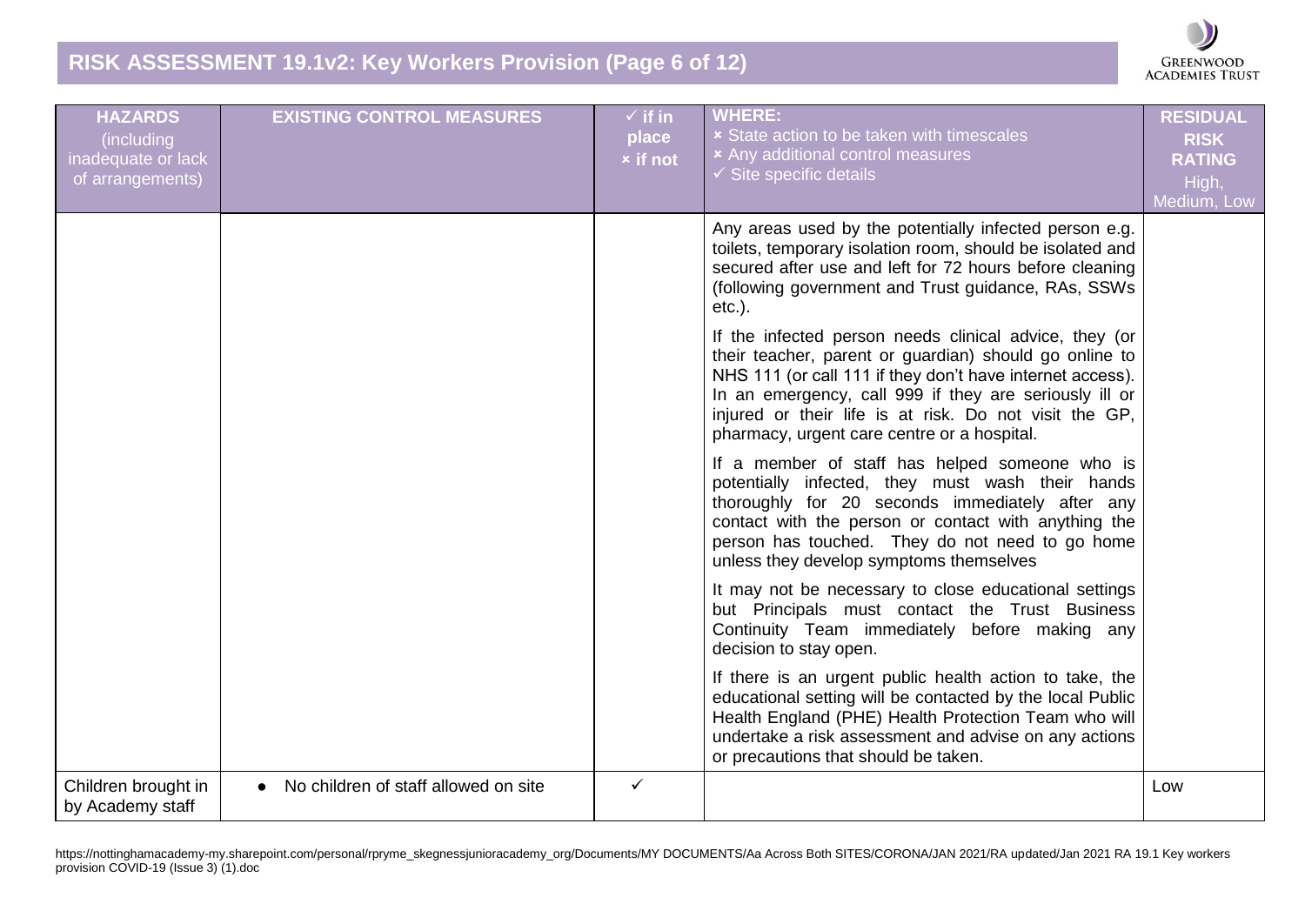# **RISK ASSESSMENT 19.1v2: Key Workers Provision (Page 7 of 12)**



| <b>HAZARDS</b><br>(including<br>inadequate or lack<br>of arrangements) | <b>EXISTING CONTROL MEASURES</b>                                                                                                                                                                                                                                                                                                                                                                                                                                                                             | $\checkmark$ if in<br>place<br><b>x</b> if not | <b>WHERE:</b><br><b>x</b> State action to be taken with timescales<br>× Any additional control measures<br>$\checkmark$ Site specific details                                                                                                                                                                                                                                                                                                                                              | <b>RESIDUAL</b><br><b>RISK</b><br><b>RATING</b><br>High,<br>Medium, Low |
|------------------------------------------------------------------------|--------------------------------------------------------------------------------------------------------------------------------------------------------------------------------------------------------------------------------------------------------------------------------------------------------------------------------------------------------------------------------------------------------------------------------------------------------------------------------------------------------------|------------------------------------------------|--------------------------------------------------------------------------------------------------------------------------------------------------------------------------------------------------------------------------------------------------------------------------------------------------------------------------------------------------------------------------------------------------------------------------------------------------------------------------------------------|-------------------------------------------------------------------------|
| Premises cleaning<br>regime                                            | Thorough daily clean - in line with<br>guidance<br>Disinfect if required<br>$\bullet$                                                                                                                                                                                                                                                                                                                                                                                                                        | $\checkmark$                                   | Adhere to Government guidance and Trust Guidance &<br>Information Sheets, Risk Assessments and Safe<br>Systems of Work                                                                                                                                                                                                                                                                                                                                                                     | Low                                                                     |
| Equipment and<br>resources cleaning                                    | Ensure items regularly touched e.g. key<br>$\bullet$<br>boards, mouse or other input device,<br>mobile phones are sanitised on a daily<br>basis<br>Clean and sanitise items used by pupils<br>e.g. toys, play equipment                                                                                                                                                                                                                                                                                      | $\checkmark$                                   | Use appropriate sanitisers and ensure supplies are<br>available for staff to use<br>Face coverings to be worn by parents/carers entering<br>the site to drop off and pick up unless exemption apply<br>Face coverings to be worn in all shared areas and<br>classrooms.<br>Access to cleaning and sanitising products available to<br>every bubble.                                                                                                                                        | Low                                                                     |
| Staff and/or pupils<br>fail to comply with<br>hygiene guidance         | Staff reiterate<br>hygiene<br>standards<br>$\bullet$<br>throughout day<br>Ensure all hand washing facilities have<br>$\bullet$<br>adequate supplies of soap and other<br>disposables e.g. paper towels at all<br>times<br>Hand wash with soap and water for 20<br>seconds<br>disposable hand towels<br>Use<br>in<br>preference to dryers if possible<br>Hand wash or use of hand sanitiser on<br>entry and exit from building<br>Hand wash before eating<br>$\bullet$<br>Hand wash after eating<br>$\bullet$ | $\checkmark$                                   | Display hand washing and hygiene posters in toilet<br>areas, staffrooms and classrooms<br>Clean all washrooms and other hygiene facilities<br>regularly throughout the day and after every break<br>Provide adequate supplies of sanitiser at strategic<br>points within the building, including exits<br>Ensure other supplies in toilets e.g. toilet rolls are<br>adequate at all times<br>Empty waste bins at regular intervals and follow<br>Government and Trust guidance on disposal | Low                                                                     |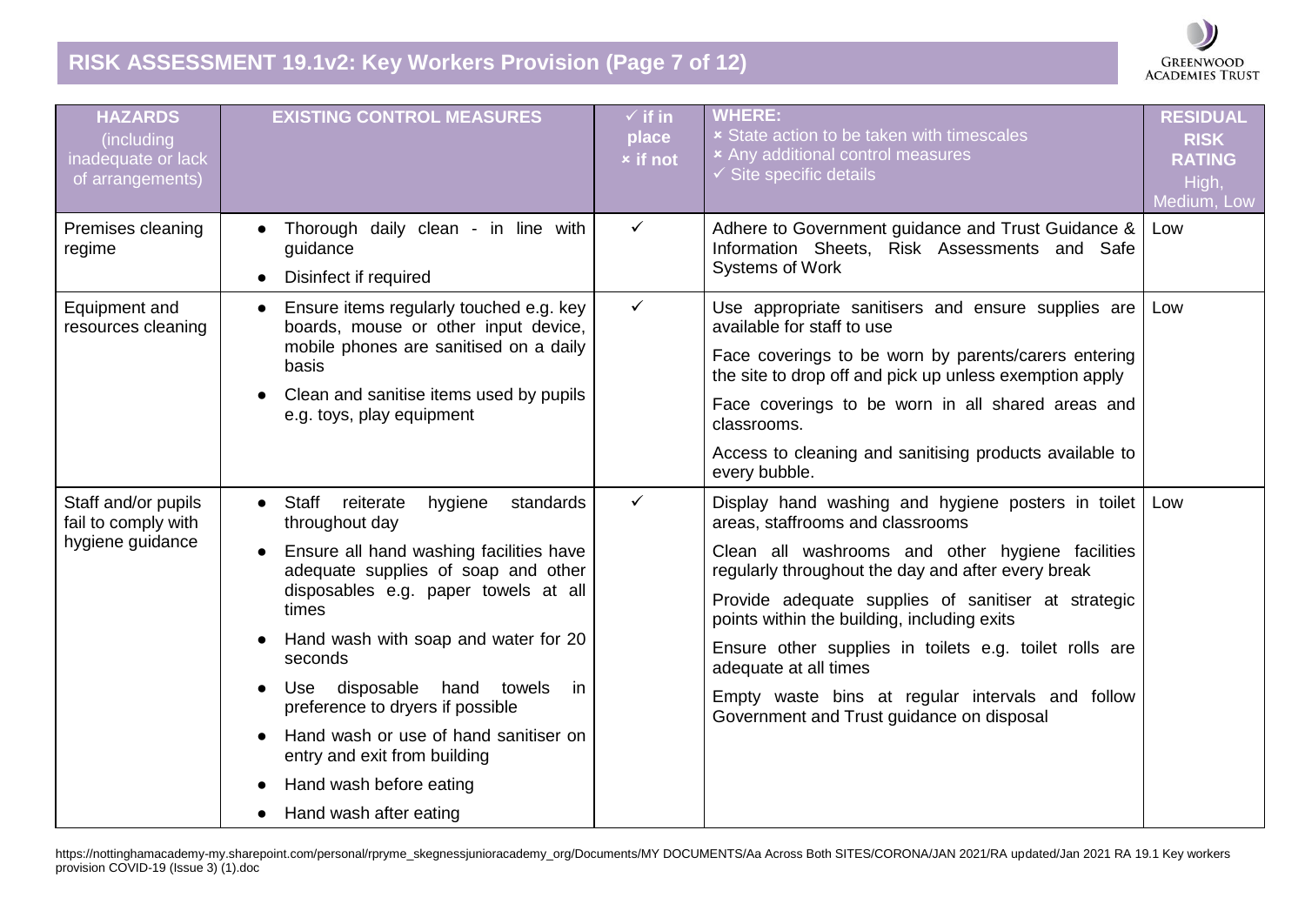# **RISK ASSESSMENT 19.1v2: Key Workers Provision (Page 8 of 12)**

| <b>HAZARDS</b><br>(including<br>inadequate or lack<br>of arrangements) | <b>EXISTING CONTROL MEASURES</b>                                                                                                                                                                                                                                                                                                                                                                                                                                             | $\checkmark$ if in<br>place<br><b>x</b> if not | <b>WHERE:</b><br><b>x</b> State action to be taken with timescales<br><b>*</b> Any additional control measures<br>$\checkmark$ Site specific details                                                                                                                                                                                                                                                                                                                                                                                                                                                                                                                                                                                                                        | <b>RESIDUAL</b><br><b>RISK</b><br><b>RATING</b><br>High,<br>Medium, Low |
|------------------------------------------------------------------------|------------------------------------------------------------------------------------------------------------------------------------------------------------------------------------------------------------------------------------------------------------------------------------------------------------------------------------------------------------------------------------------------------------------------------------------------------------------------------|------------------------------------------------|-----------------------------------------------------------------------------------------------------------------------------------------------------------------------------------------------------------------------------------------------------------------------------------------------------------------------------------------------------------------------------------------------------------------------------------------------------------------------------------------------------------------------------------------------------------------------------------------------------------------------------------------------------------------------------------------------------------------------------------------------------------------------------|-------------------------------------------------------------------------|
|                                                                        | Hand wash after going to the toilet<br>$\bullet$<br>Use disposable tissues or 'bent elbow'<br>for coughs and sneezes<br>Refrain from touching face<br>$\bullet$                                                                                                                                                                                                                                                                                                              |                                                |                                                                                                                                                                                                                                                                                                                                                                                                                                                                                                                                                                                                                                                                                                                                                                             |                                                                         |
| Pupil registration/<br>end of day<br>arrangements                      | Adhere to social distancing guidance<br>Sign in / out procedure in place. Or use<br>of registers?                                                                                                                                                                                                                                                                                                                                                                            | $\checkmark$                                   | Ensure that all people on site (staff, pupils and visitors)<br>are recorded                                                                                                                                                                                                                                                                                                                                                                                                                                                                                                                                                                                                                                                                                                 | Low                                                                     |
|                                                                        | Named adults to collection child/ren<br>outside of building at end of day                                                                                                                                                                                                                                                                                                                                                                                                    |                                                | Ensure records are filed and kept securely (may be<br>required by PHE in the event of somebody who entered<br>the school (staff, child or visitor) developing CV19                                                                                                                                                                                                                                                                                                                                                                                                                                                                                                                                                                                                          |                                                                         |
| Collection of free<br>school meals<br>(FSMs)                           | Trust issuing meal vouchers<br>to<br>eliminate the need for FSMs to be<br>prepared on-site                                                                                                                                                                                                                                                                                                                                                                                   | $\checkmark$                                   | Vouchers to be sent directly to the recipient                                                                                                                                                                                                                                                                                                                                                                                                                                                                                                                                                                                                                                                                                                                               | Low                                                                     |
| Fire evacuation<br>and lockdown<br>procedures                          | Review evacuation plan and update if<br>some parts of the building are out of<br>use<br>Ensure that at least two routes of<br>escape are available once people have<br>entered a protected escape route e.g.<br>staircase, corridor.<br>If two routes<br>aren't available the Trust H&S<br>Manager must be contacted before<br>the building is occupied<br>Rehearse fire evacuation / lockdown<br>procedures with staff and pupils<br>Identify responsible person(s) in case | $\checkmark$                                   | Site staff to ensure that all emergency exits in occupied<br>areas are unlocked before staff and pupils enter site<br>Fire safety induction for any new staff on their first day<br>to confirm evacuation arrangements including escape<br>routes (and alternatives), emergency exits, assembly<br>points etc.<br>Carry out drill when revised arrangements start and if<br>there is any change in the Responsible Person. The<br>Academy Principal is the Responsible Person but if a<br>Senior Leader from another part of the Trust takes over<br>responsibilities (as part of a rota process or because of<br>sickness, leave etc.) they should ensure they carry out<br>a drill on their first day in charge.<br>Principal to identify<br>and allocate<br>roles<br>and | Low                                                                     |

**GREENWOOD ACADEMIES TRUST**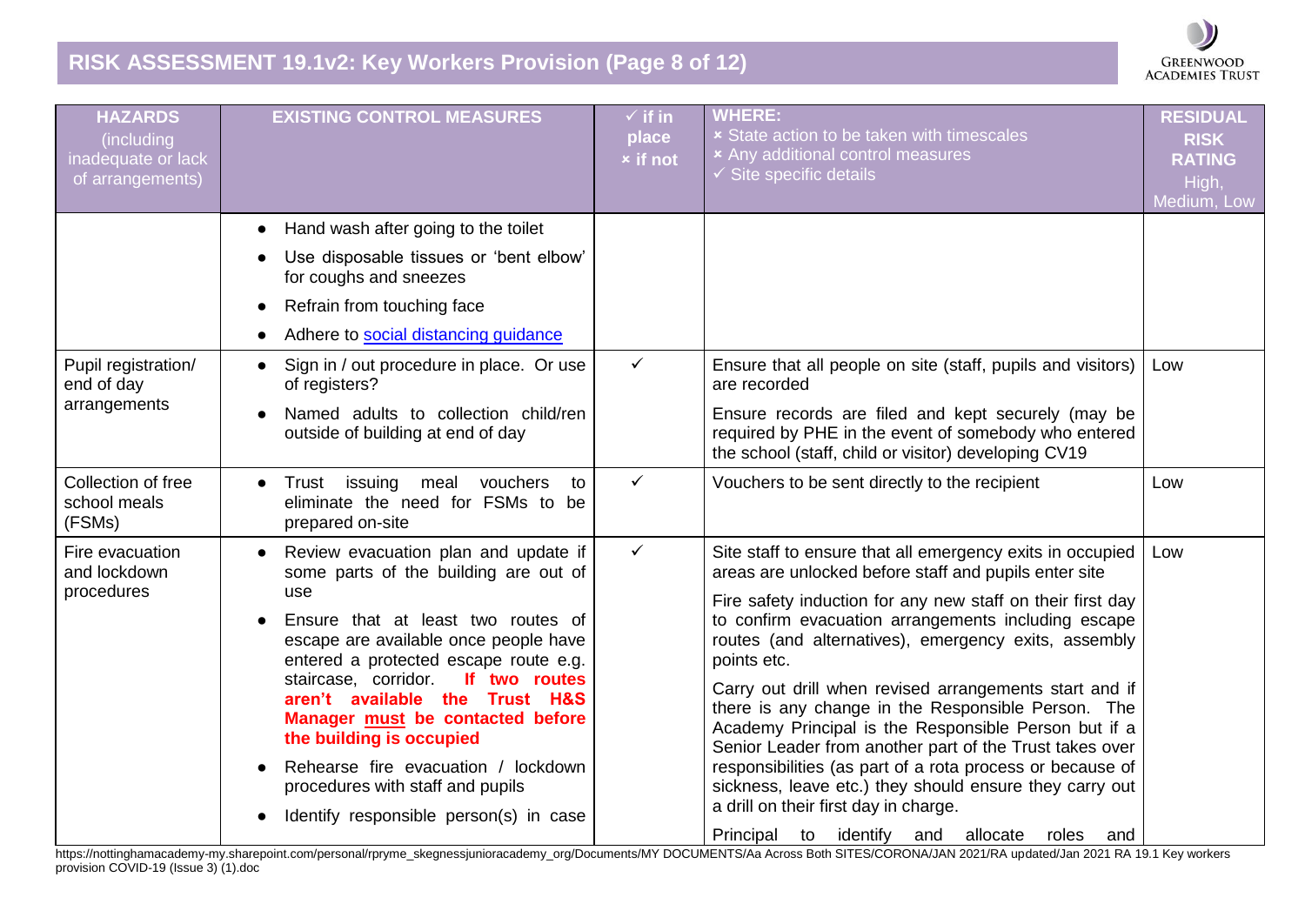# **RISK ASSESSMENT 19.1v2: Key Workers Provision (Page 9 of 12)**



| <b>HAZARDS</b><br>(including<br>inadequate or lack<br>of arrangements) | <b>EXISTING CONTROL MEASURES</b>                                                                                                                                                                                                                                                                                                                                                                                                         | $\checkmark$ if in<br>place<br><b>x</b> if not | <b>WHERE:</b><br><b>x</b> State action to be taken with timescales<br>× Any additional control measures<br>$\checkmark$ Site specific details                                                                                                                                                                                                        | <b>RESIDUAL</b><br><b>RISK</b><br><b>RATING</b><br>High,<br>Medium, Low |
|------------------------------------------------------------------------|------------------------------------------------------------------------------------------------------------------------------------------------------------------------------------------------------------------------------------------------------------------------------------------------------------------------------------------------------------------------------------------------------------------------------------------|------------------------------------------------|------------------------------------------------------------------------------------------------------------------------------------------------------------------------------------------------------------------------------------------------------------------------------------------------------------------------------------------------------|-------------------------------------------------------------------------|
|                                                                        | of fire<br>Consider arrangements for disabled<br>people including cognitive disability in<br>Use PEEP<br>event of an evacuation.<br>(Personal Emergency Evacuation Plan)<br>for people who are at their usual site.<br>For all others use the academy GEEP<br>(Generic Emergency Evacuation Plan)<br>Ensure register of all people on site<br>(staff, pupils and visitors) is available at<br>all times to staff in charge of evacuation |                                                | responsibilities and review/amend details as and when<br>these people change. Key roles are:<br><b>Assembly Point Control Officer</b><br>Wardens<br>Fire Panel monitoring (including identifying location of<br>fire)<br>Ensure any external contractors are informed of<br>emergency evacuation procedures and their role should<br>the alarm sound |                                                                         |
| Statutory<br>Compliance checks                                         | Site manager - or back up person to<br>continue with usual checks<br>Trust to ensure that more than one staff<br>member is available to undertake key<br>tasks.                                                                                                                                                                                                                                                                          | $\checkmark$                                   | Follow Trust guidance on frequency of checks as these<br>may be amended as a result of COVID-19 and shut<br>down of sites<br>Arrange buddying system between sites to provide<br>resilience should a site manager at a Primary have to<br>self-isolate<br>Ensure any site staff covering on rota are familiar with<br>the academy asbestos register  | Low                                                                     |
| Contractors on site<br>(School holidays)                               | Briefing and escorting of contractors<br>Contractor DBS in place                                                                                                                                                                                                                                                                                                                                                                         | $\checkmark$                                   | Ensure social distancing followed when meeting<br>contractors and any other interactions e.g. checking<br>work, signing off Permits to Work etc.                                                                                                                                                                                                     | Low                                                                     |
| Site Management<br>staff absence                                       | Multiple key holders in place - remind<br>key holders that they may be called<br>upon<br>Likely to be limited to Fire, Water and<br>Lighting - ensure at least one other staff                                                                                                                                                                                                                                                           | $\checkmark$                                   | Ensure list of key holders held by all SLT                                                                                                                                                                                                                                                                                                           | Low                                                                     |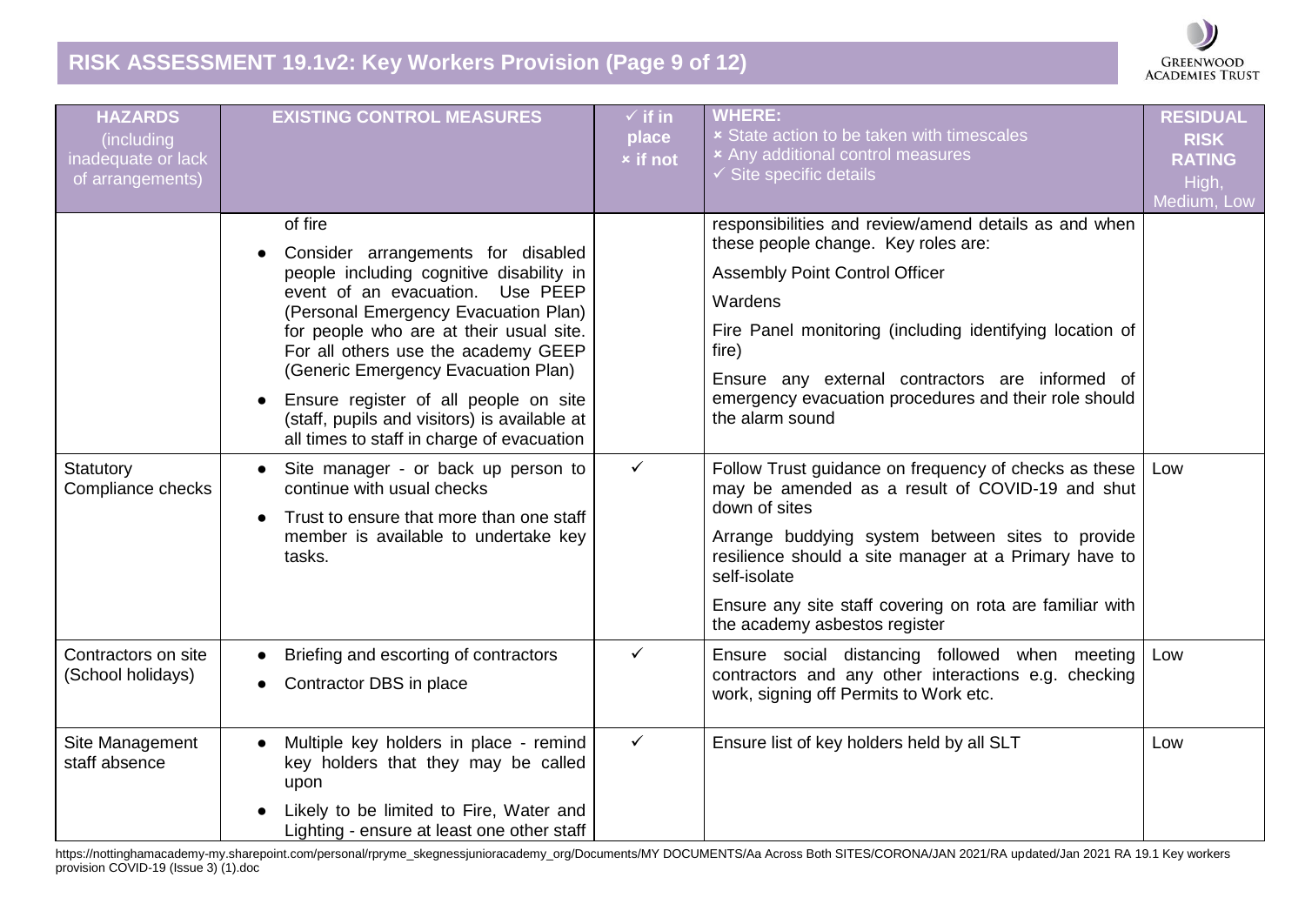# **RISK ASSESSMENT 19.1v2: Key Workers Provision (Page 10 of 12)**

| <b>GREENWOOD</b>       |
|------------------------|
| <b>ACADEMIES TRUST</b> |

| <b>HAZARDS</b><br>(including<br>inadequate or lack<br>of arrangements)                            | <b>EXISTING CONTROL MEASURES</b>                                                                                                                                                                                                                                                                                     | $\checkmark$ if in<br>place<br><b>x</b> if not | <b>WHERE:</b><br><b>x</b> State action to be taken with timescales<br><b>*</b> Any additional control measures<br>$\checkmark$ Site specific details | <b>RESIDUAL</b><br><b>RISK</b><br><b>RATING</b><br>High,<br>Medium, Low |
|---------------------------------------------------------------------------------------------------|----------------------------------------------------------------------------------------------------------------------------------------------------------------------------------------------------------------------------------------------------------------------------------------------------------------------|------------------------------------------------|------------------------------------------------------------------------------------------------------------------------------------------------------|-------------------------------------------------------------------------|
|                                                                                                   | member can do these tasks.                                                                                                                                                                                                                                                                                           |                                                |                                                                                                                                                      |                                                                         |
|                                                                                                   | Cleaners on standby to be called in.<br>$\bullet$                                                                                                                                                                                                                                                                    |                                                |                                                                                                                                                      |                                                                         |
| Are there any<br>other foreseeable<br>hazards<br>associated with<br>dealing with<br>bodily fluids | List any additional control measures:<br>Wear PPE provided<br>$\bullet$<br>Use bags for disposal and waste bins<br>$\bullet$<br>provided<br>Use of medical room<br>$\bullet$<br>2 staff to ensure minimum contact and<br>$\bullet$<br>full supervision when changing children<br>Room cleaned after use<br>$\bullet$ |                                                | All staff briefed on arrangements for disposing of<br>bodily fluids<br>https://www.hse.gov.uk/pubns/guidance/oce23.pdf                               |                                                                         |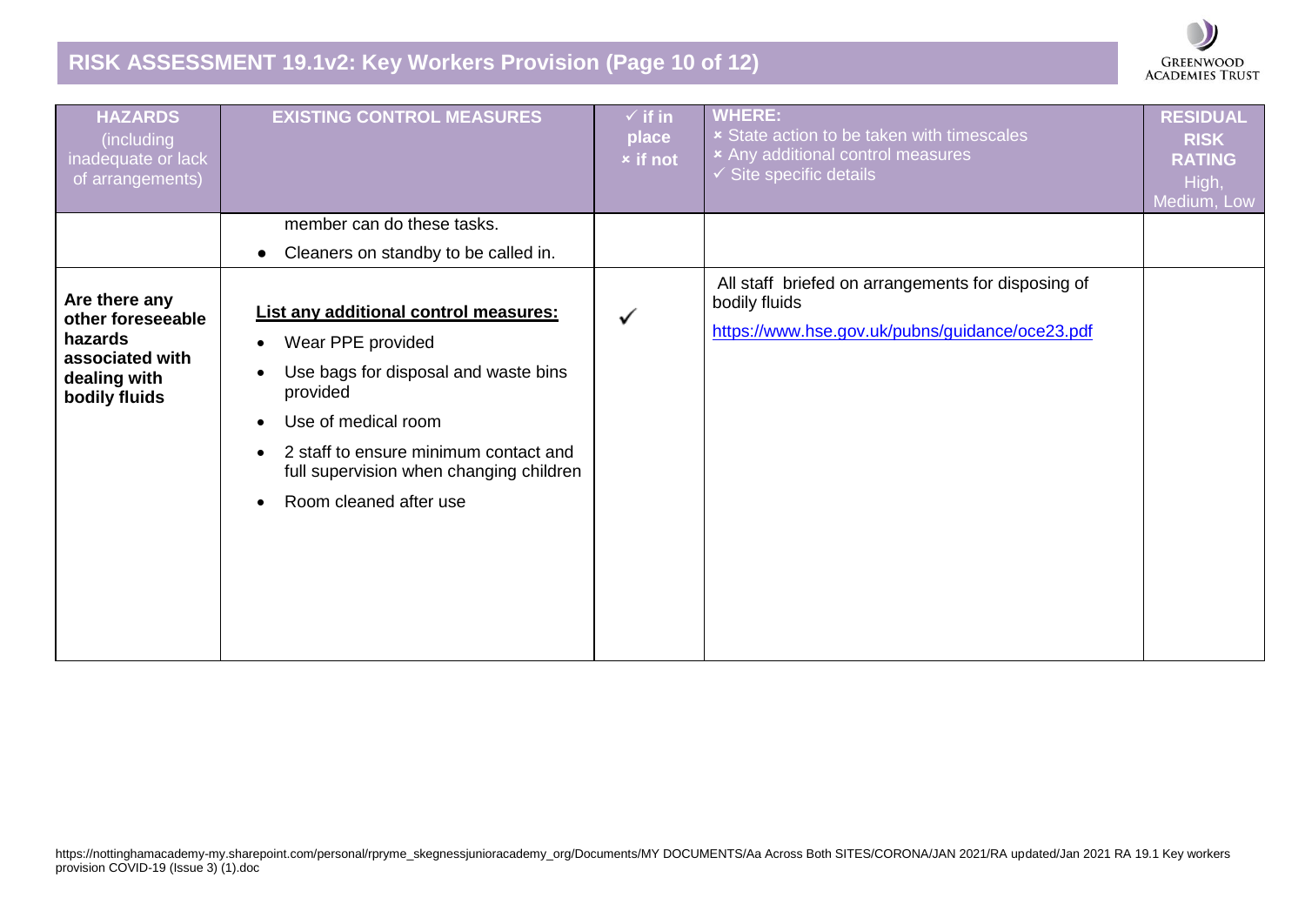

- COVID-19 Guidance for Schools and Other Educational Settings [https://www.gov.uk/government/collections/CV19-covid-19-guidance-for-schools-and-other-educational-settings](https://www.gov.uk/government/collections/coronavirus-covid-19-guidance-for-schools-and-other-educational-settings)
- COVID-19 Guidance on Social Distancing

[https://www.gov.uk/government/publications/covid-19-guidance-on-social-distancing-and-for-vulnerable-people/guidance-on-social-distancing-for](https://www.gov.uk/government/publications/covid-19-guidance-on-social-distancing-and-for-vulnerable-people/guidance-on-social-distancing-for-everyone-in-the-uk-and-protecting-older-people-and-vulnerable-adults)[everyone-in-the-uk-and-protecting-older-people-and-vulnerable-adults](https://www.gov.uk/government/publications/covid-19-guidance-on-social-distancing-and-for-vulnerable-people/guidance-on-social-distancing-for-everyone-in-the-uk-and-protecting-older-people-and-vulnerable-adults)

**GREENWOOD ACADEMIES TRUST** 

COVID-19 Guidance on Staying at Home

<https://www.gov.uk/government/publications/covid-19-stay-at-home-guidance>

COVID-19 Guidance for First Responders. NB this guidance gives advice, which is applicable to First Aiders

[https://www.gov.uk/government/publications/novel-CV19-2019-ncov-interim-guidance-for-first-responders/interim-guidance-for-first-responders-and](https://www.gov.uk/government/publications/novel-coronavirus-2019-ncov-interim-guidance-for-first-responders/interim-guidance-for-first-responders-and-others-in-close-contact-with-symptomatic-people-with-potential-2019-ncov)[others-in-close-contact-with-symptomatic-people-with-potential-2019-ncov](https://www.gov.uk/government/publications/novel-coronavirus-2019-ncov-interim-guidance-for-first-responders/interim-guidance-for-first-responders-and-others-in-close-contact-with-symptomatic-people-with-potential-2019-ncov)

- GAT Health and Safety Hub
	- o GI Sheet No 51 Procedure for dealing with and disposal of Bodily Fluids
	- o GI Sheet No 53 COVID-19
	- o GI Sheet No 13 Slips and Trips
	- **GI 74 Finger Traps**
	- o Risk Assessments
		- RA 13.1 Slips, Trips and Falls
		- RA Cleaning
		- RA Classroom Activities in Primary Schools
	- o Safe Systems of Work
		- **SSW 51.1 Dealing with Bodily Fluids**
		- SSW 11.1 PPE Using Gloves
		- **SSW 13.1 Wet Dry Mopping**

| <b>ASSESSED BY (Print name)</b> | <b>SIGNED</b> | <b>DATE</b>        |
|---------------------------------|---------------|--------------------|
| <b>LINE MANAGER</b>             | <b>SIGNED</b> | <b>REVIEW DATE</b> |
| <b>Reviewed by</b>              | <b>SIGNED</b> | <b>Review date</b> |